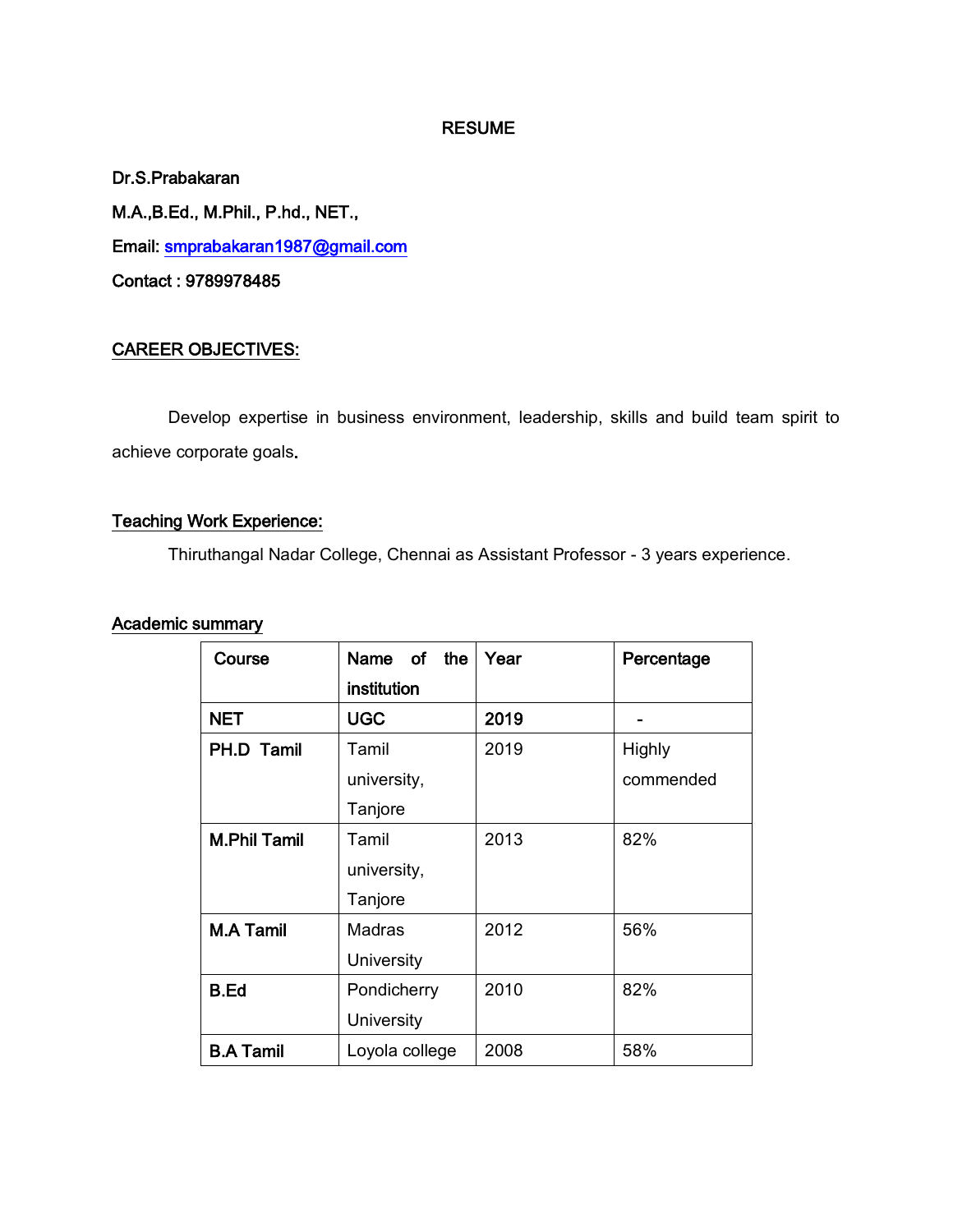| I HSC      | State         | Board, 2005 | 60.4% |
|------------|---------------|-------------|-------|
|            | TamilNadu     |             |       |
| Manuscript | IITS, Chennai | 2019        | 81%   |

## Extra Curricular Activities:

- Technical Skills- MS Office
- Type writing Tamil
- Story Telling

# Paper Presentation:

- Thirukkural Kaattum kelvi nilai kalvi.
- Sidhaivugal novel kaatum karuppina makkalin vaazhviyal.
- Siluvaiyil thongum saathaan novel karppithal nerimurai.
- Thamizhaga pazhangudi makkalin vazhippattu marabugal.
- Thamizhaga Africa pazhangudi makkalin maruthuva muraigal oppeedu.
- Pallu ilakkiyamum uzhavar vaazhviyalum.

| S.No           | Date       | Place (where speech has been       | <b>Topic</b>                      |
|----------------|------------|------------------------------------|-----------------------------------|
|                |            | delivered)                         |                                   |
| 1              | 18.05.2020 | Aavudaiyaar<br>Yekalaivan<br>kovil | <b>SILUUVAIRAJ</b><br>Novel       |
|                |            | ilakkiya vattam through online.    | SARITHIRAM.                       |
| $\overline{2}$ | 04.07.2020 | Madras University - online.        | <b>IMAIYAM</b><br>sirukadhaigalil |
|                |            |                                    | mozhinadai                        |
| 3              | 08.07.2020 | Kamarajar university, Madurai -    | makkalum<br>Africa<br>pazhangudi  |
|                |            | online                             | vazhippattu marabugalum.          |
| $\overline{4}$ | 01.08.2020 | Pudhuvai<br>thamizhasiriyargal     | Africa<br>Thamizha<br>pazhangudi  |
|                |            | minmuttram - online                | makkalin vaazhviyal oppeedu.      |
| 5              | 19.08.2020 | IITS, Chennai - online             | Thamizha<br>Africa<br>pazhangudi  |
|                |            |                                    | makkalin poraattangal.            |
| 6              | 20.08.2020 | Yekalaivan<br>Aavudaiyaar<br>kovil | Africa<br>Thamizha<br>pazhangudi  |
|                |            | ilakkiya vattam through online.    | makkalin vaazhviyal oppaaivu.     |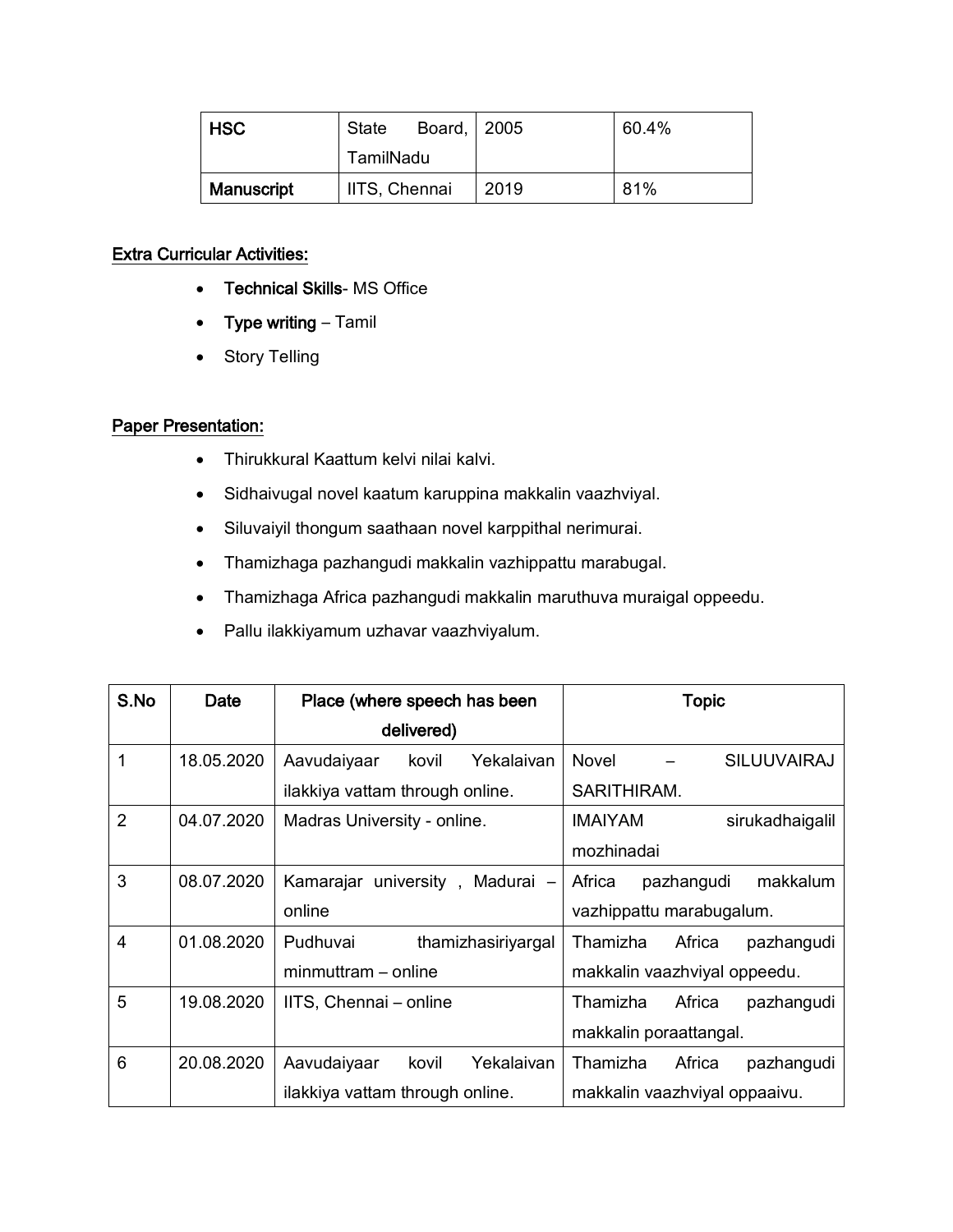| 30.12.2020 | Thamzhnilam     | arakkattalai, Pazhangudiyinarin | panppattu |
|------------|-----------------|---------------------------------|-----------|
|            | Chennai- online | sidhaivugal.                    |           |

#### Published:

• Published a book in the name of "PARATHAVAR VAAZHVIYAL (Korkai pudhinathai munvaithu)" by Chithra padhippgam at 2019.

## FDP Institution level in Thiruthangal Nadar College:

| S.No | <b>THEME</b>               | <b>YEAR</b> | <b>RESOURCE</b><br>PERSON /<br><b>PAPER</b> |
|------|----------------------------|-------------|---------------------------------------------|
|      |                            |             | <b>PRESENTATION / PARTICIPATION</b>         |
|      | <b>FDP</b><br>beyond<br>on | 2018        | Participation                               |
|      | profession deism: An       |             |                                             |
|      | innovative teacher         |             |                                             |
| 2    | FDP on NAAC the new        | 2019        | Participation                               |
|      | format                     |             |                                             |
| 3    | Webinar<br>Matrix<br>on    | 2021        | Participation                               |
|      | representation             |             |                                             |

#### Workshop and Seminar:

- Literary elements on Cini music songs.
- Participation on Music story in Tamil history.
- Teaching New methods to Non Tamilans
- Legacy arts and modern change of Tamilans.
- Verbal legacy and people history
- Linguistics on growth of Tamil language.
- Society cultures on modern literature.

#### Awards: